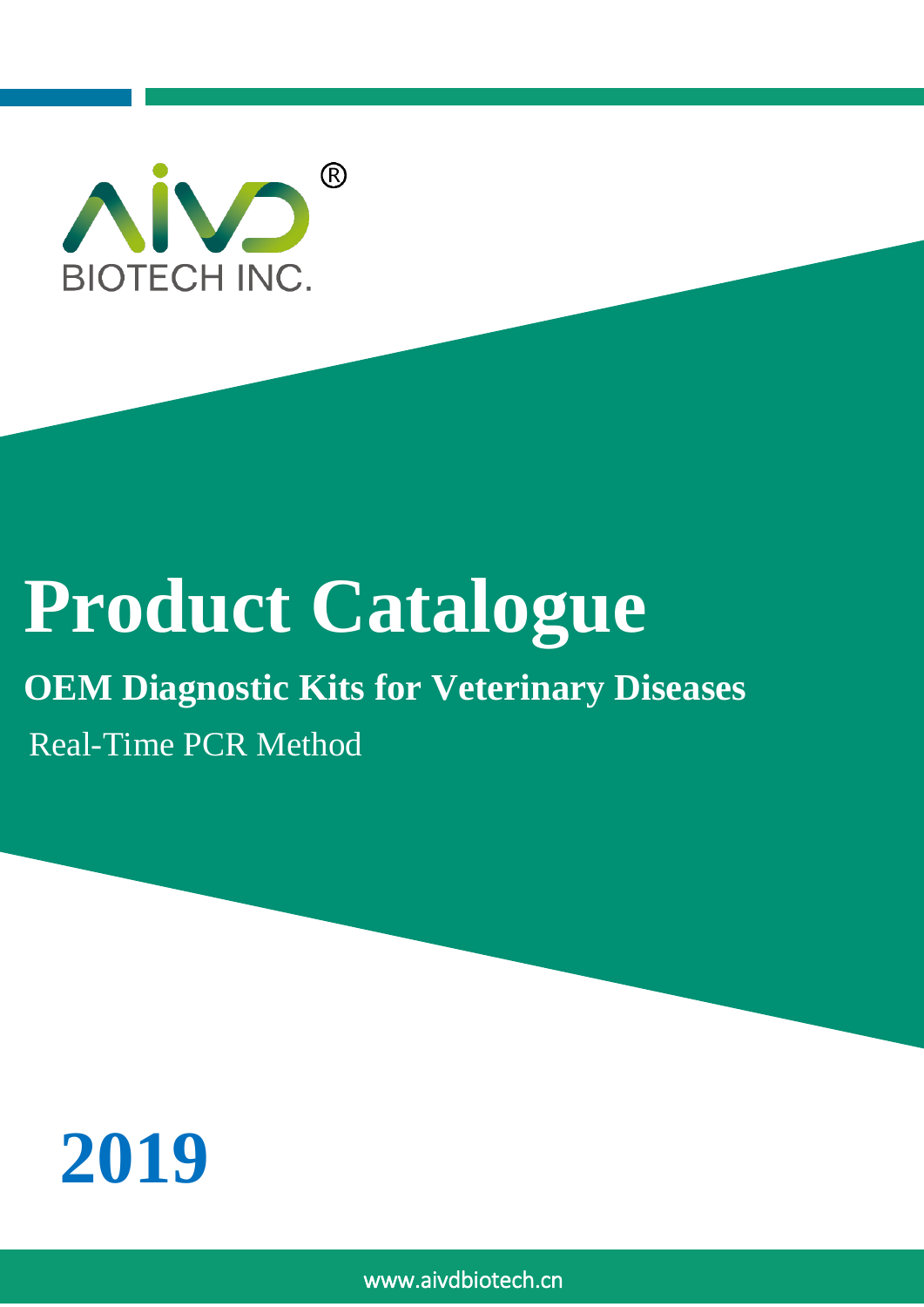

# Contents

Avian Leukosis virus Avian influenza virus Newcastle disease virus Pseudorabies virus Porcine blue ear virus Classical swine fever virus Foot-and-mouth disease virus Swine influenza Streptococcus Rabbit hemorrhagic disease virus Peste des petits ruminants virus Clostridium botulinum & Clostridium difficile Dengue fever virus Hepatitis B virus Coxsackie virus **Others**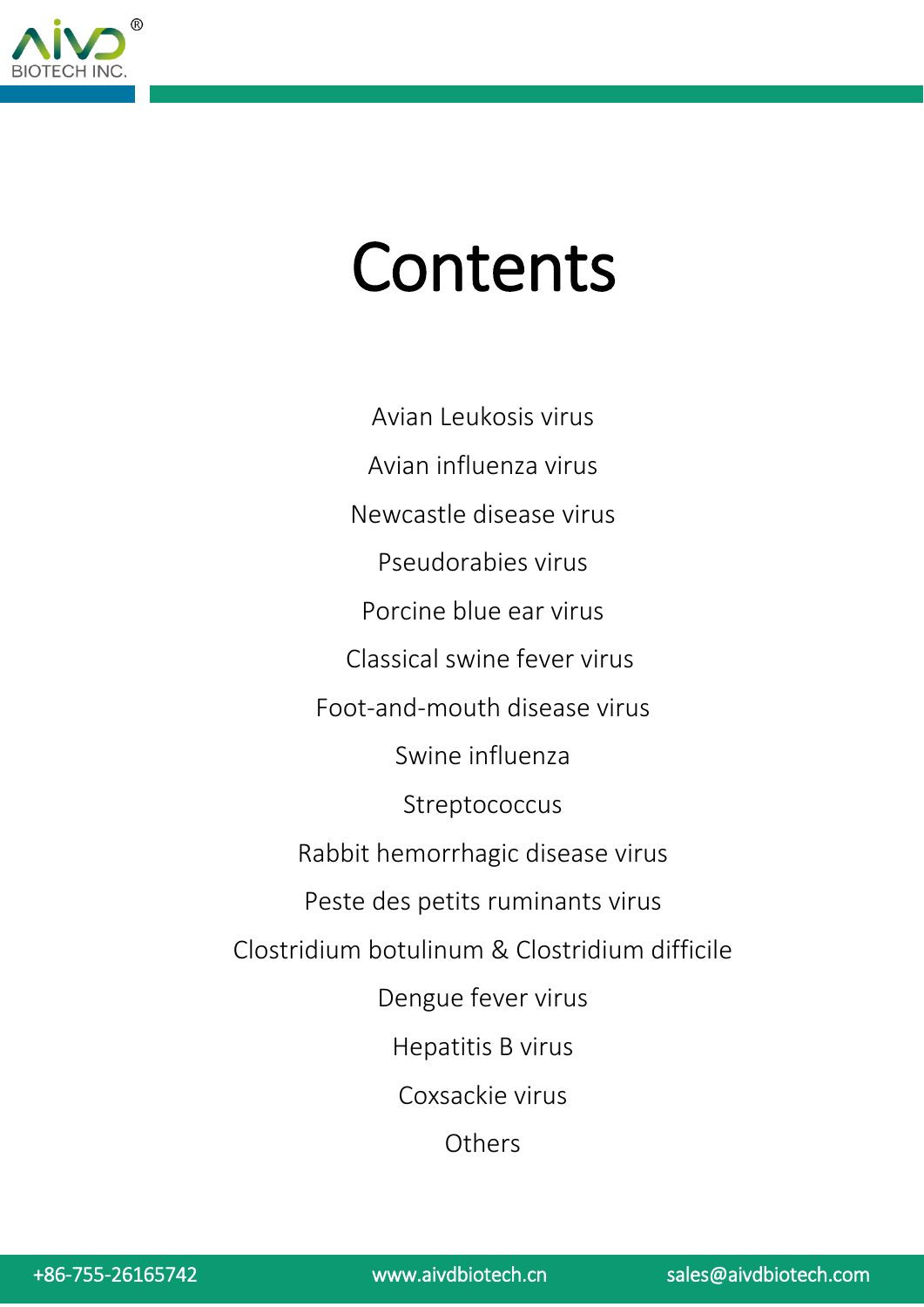

# Molecular Diagnostics Detection Kits.

# Real-Time PCR Method.

## Avian Leukosis virus

| <b>Product Name</b>                | <b>Size</b> | Catalog #                   |
|------------------------------------|-------------|-----------------------------|
| Avian Leukosis virus Detection Kit |             | $24T/Box$ $AlVD$ -Q1-1001-A |
|                                    |             | 48T/Box AIVD-Q1-1001-B      |

#### Avian influenza virus

| <b>Product Name</b>                                      | <b>Size</b> | Catalog #      |
|----------------------------------------------------------|-------------|----------------|
|                                                          | 24T/Box     | AIVD-Q2-1001-A |
| Avian influenza virus H5 (AIV-H5) Detection Kit          | 48T/Box     | AIVD-Q2-1001-B |
|                                                          | 24T/Box     | AIVD-Q2-1002-A |
| Avian influenza virus H7 (AIV-H7) Detection Kit          | 48T/Box     | AIVD-Q2-1002-B |
|                                                          | 24T/Box     | AIVD-Q2-1003-A |
| Avian influenza virus H9 (AIV-H9) Detection Kit          | 48T/Box     | AIVD-Q2-1003-B |
| Avian influenza virus N2 (AIV-N2) Detection Kit          | 24T/Box     | AIVD-Q2-1004-A |
|                                                          | 48T/Box     | AIVD-Q2-1004-B |
|                                                          | 24T/Box     | AIVD-Q2-1005-A |
| Avian influenza virus N3 (AIV-N3) Detection Kit          | 48T/Box     | AIVD-Q2-1005-B |
|                                                          | 24T/Box     | AIVD-Q2-1006-A |
| Avian influenza virus N8 (AIV-N8) Detection Kit          | 48T/Box     | AIVD-Q2-1006-B |
| Avian influenza virus N9 (AIV-N9) Detection Kit          | 24T/Box     | AIVD-Q2-1007-A |
|                                                          | 48T/Box     | AIVD-Q2-1007-B |
| Avian influenza Universal virus (AIV-U) Detection<br>Kit | 24T/Box     | AIVD-Q2-1008-A |
|                                                          | 48T/Box     | AIVD-Q2-1008-B |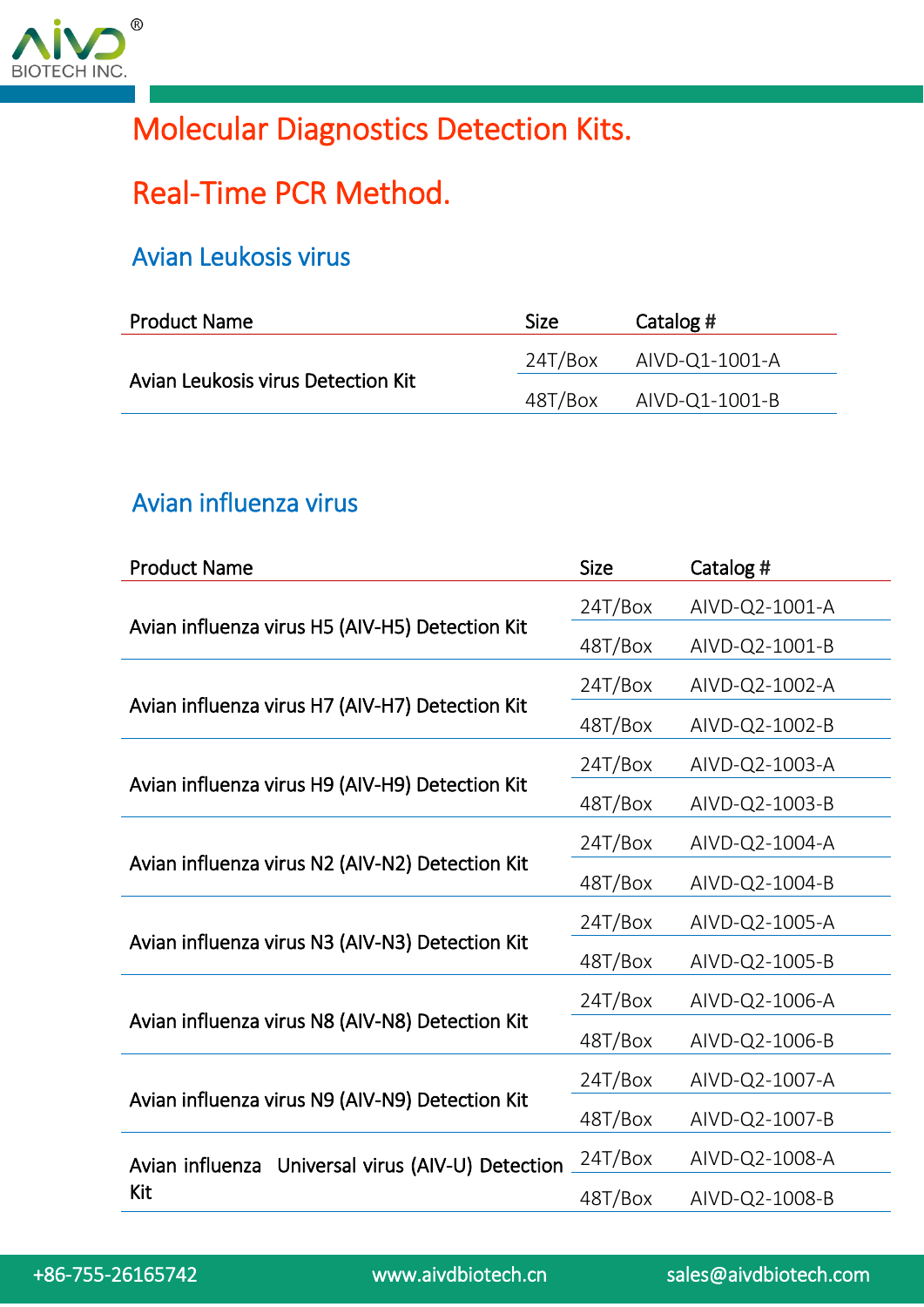

# Avian influenza virus

| <b>Product Name</b>                                                          | <b>Size</b> | Catalog #      |
|------------------------------------------------------------------------------|-------------|----------------|
| virus.<br>influenza<br><b>Newcastle</b><br>disease<br>Avian                  | 24T/Box     | AIVD-QM-1008-A |
| (AIV/NDV) Detection Kit                                                      | 48T/Box     | AIVD-QM-1008-B |
| Avian influenza H5-H7-H9 and Newcastle disease                               | 24T/Box     | AIVD-QM-1009-A |
| virus (NDV) Quadruple Detection Kit                                          | 48T/Box     | AIVD-QM-1009-B |
|                                                                              | 24T/Box     | AIVD-QM-1010-A |
| Avian influenza virusH3N2(AIV-H3N2) Detection Kit                            | 48T/Box     | AIVD-QM-1010-B |
| Avian influenza virusH5/H7/H9 (AIV-H5/H7/H9)                                 | 24T/Box     | AIVD-QM-1011-A |
| <b>Detection Kit</b>                                                         | 48T/Box     | AIVD-QM-1011-B |
| Avian influenza virus H5/H7 (AIV-H5/H7) Detection                            | 24T/Box     | AIVD-QM-1013-A |
| Kit                                                                          | 48T/Box     | AIVD-QM-1013-B |
| Avian influenza virus H5N6 (AIV-H5N6) Detection                              | 24T/Box     | AIVD-QM-1016-A |
| Kit                                                                          | 48T/Box     | AIVD-QM-1016-B |
| Avian influenza virus H7N9 (AIV-H7N9) Detection                              | 24T/Box     | AIVD-QM-1018-A |
| Kit                                                                          | 48T/Box     | AIVD-QM-1018-B |
| Universal Avian influenza virus / H5 subtype (AIV-                           | 24T/Box     | AIVD-QM-1021-A |
| U/AIV-H5) Detection Kit                                                      | 48T/Box     | AIVD-QM-1021-B |
| Universal Avian influenza virus / H7 subtype (AIV-                           | 24T/Box     | AIVD-QM-1022-A |
| U/AIV-H7) Detection Kit                                                      | 48T/Box     | AIVD-QM-1022-B |
| Universal Avian influenza virus / H9 subtype (AIV-<br>U/AIV-H9)Detection Kit | 24T/Box     | AIVD-QM-1023-A |
|                                                                              | 48T/Box     | AIVD-QM-1023-B |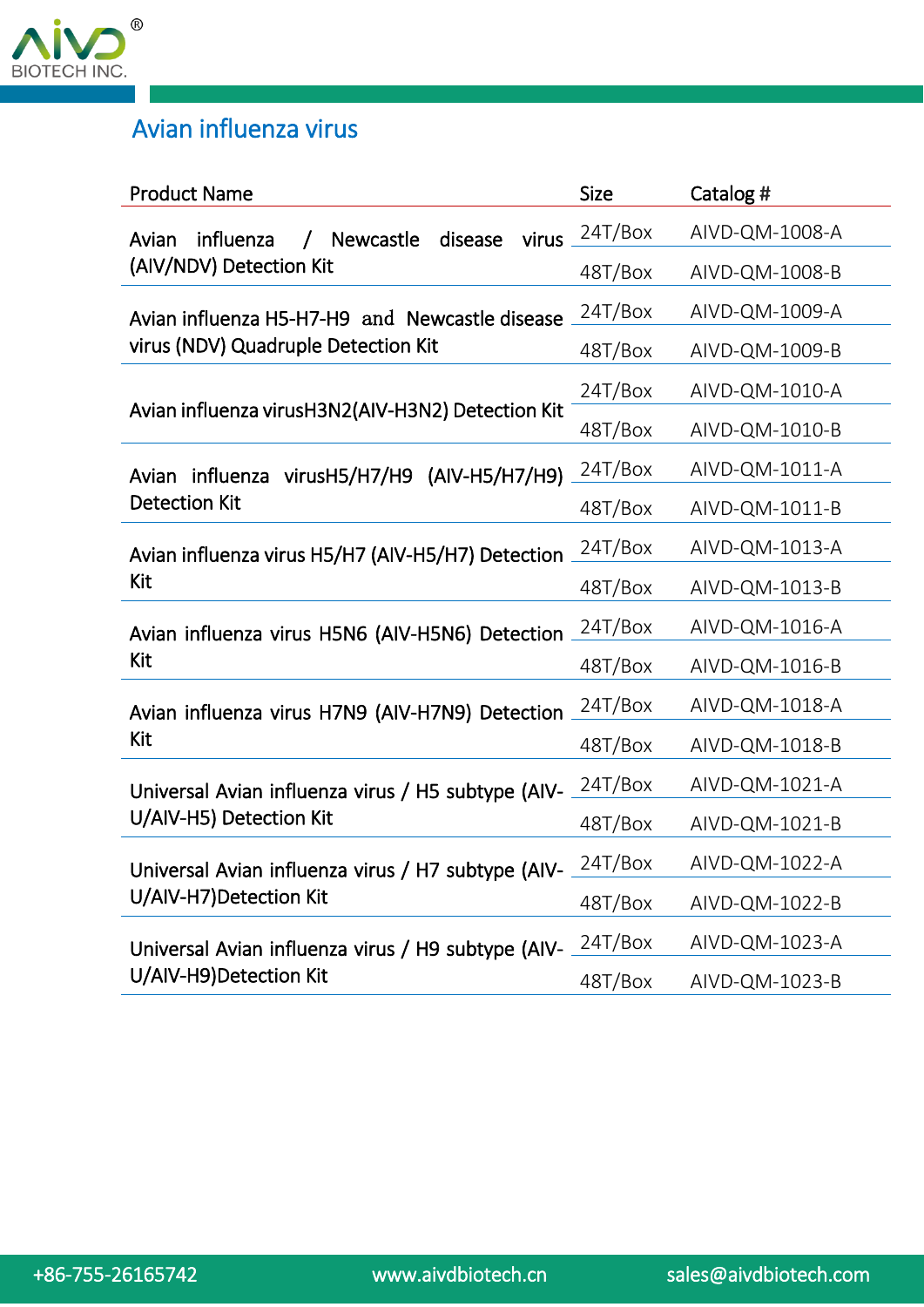

#### Newcastle disease virus

| <b>Product Name</b>                                 | <b>Size</b>     | Catalog #      |
|-----------------------------------------------------|-----------------|----------------|
|                                                     | 24T/Box         | AIVD-Q1-1005-A |
| Newcastle disease virus (NDV) Detection Kit         | 48T/Box         | AIVD-Q1-1005-B |
|                                                     | 24T/Box         | AIVD-Q1-1006-A |
| Newcastle disease virus-W (NDV-W) Detection Kit     | 48T/Box         | AIVD-Q1-1006-B |
| Newcastle disease<br>influenza<br>Avian<br>$\prime$ | virus $24T/Box$ | AIVD-QM-1008-A |
| (AIV/NDV) Detection Kit                             | 48T/Box         | AIVD-QM-1008-B |
| Avian influenza H5-H7-H9 and Newcastle disease      | 24T/Box         | AIVD-QM-1009-A |
| virus (NDV) Quadruple Detection Kit                 | 48T/Box         | AIVD-QM-1009-B |

## Pseudorabies virus

| <b>Product Name</b>                               | <b>Size</b> | Catalog #      |
|---------------------------------------------------|-------------|----------------|
| Universal Pseudorabies virus (PRV-gB) Detection   | 24T/Box     | AIVD-Q3-1008-A |
| Kit                                               | 48T/Box     | AIVD-Q3-1008-B |
| Pseudorabies virus (Wild type) (PRV-gE) Detection | 24T/Box     | AIVD-Q3-1009-A |
| Kit                                               | 48T/Box     | AIVD-Q3-1009-B |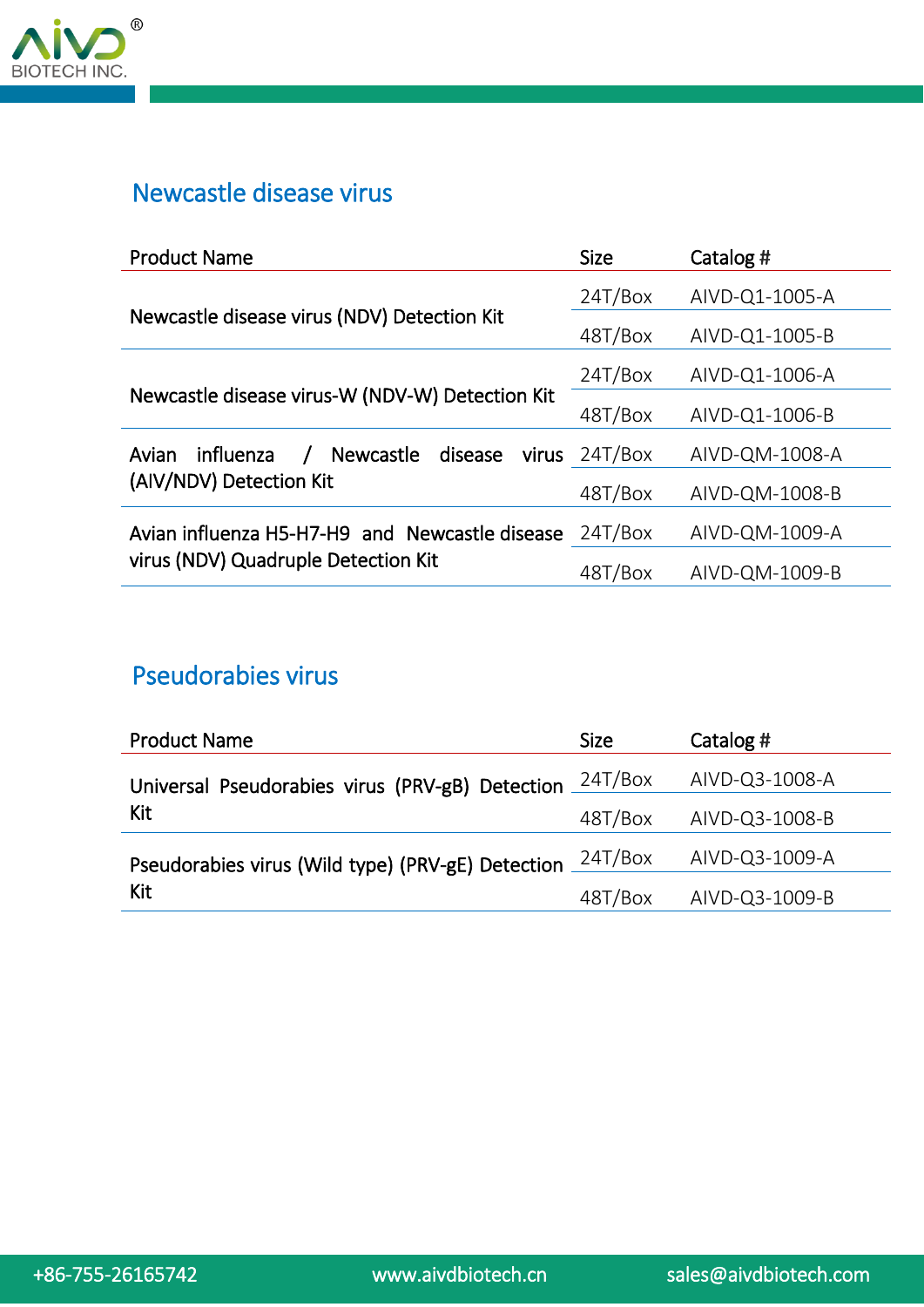

# Porcine blue ear virus. Classical swine fever virus.

# Foot-and-mouth disease virus. Swine influenza

| <b>Product Name</b>                                                                                                         | <b>Size</b> | Catalog #      |
|-----------------------------------------------------------------------------------------------------------------------------|-------------|----------------|
| Universal Porcine blue ear virus Detection Kit                                                                              | 24T/Box     | AIVD-Q3-1012-A |
|                                                                                                                             | 48T/Box     | AIVD-Q3-1012-B |
| Porcine blue ear virus (European strain) Detection                                                                          | 24T/Box     | AIVD-Q3-1013-A |
| Kit                                                                                                                         | 48T/Box     | AIVD-Q3-1013-B |
|                                                                                                                             | 24T/Box     | AIVD-Q3-1014-A |
| Porcine blue ear virus (Tianjin strain) Detection Kit                                                                       | 48T/Box     | AIVD-Q3-1014-B |
|                                                                                                                             | 24T/Box     | AIVD-Q3-1023-A |
| Universal Porcine circovirus (PCV-U) Detection Kit                                                                          | 48T/Box     | AIVD-Q3-1023-B |
| Universal/Highly pathogenic Porcine blue ear virus                                                                          | 24T/Box     | AIVD-QM-1029-A |
| (PRRSV-U/PRRSV-M)Detection Kit                                                                                              | 48T/Box     | AIVD-QM-1029-B |
| Classic/Highly pathogenic Porcine blue ear virus                                                                            | 24T/Box     | AIVD-QM-1030-A |
| (PRRSV-C/PRRSV-M) Detection Kit                                                                                             | 48T/Box     | AIVD-QM-1030-B |
| Classic / Highly pathogenic / NADC30 Porcine blue<br>(PRRSV-C/PRRSV-M/PRRSV-NADC30)<br>virus<br>ear<br><b>Detection Kit</b> | 24T/Box     | AIVD-QM-1031-A |
|                                                                                                                             | 48T/Box     | AIVD-QM-1031-B |
| Classic/NADC30 Porcine blue ear virus (PRRSV-                                                                               | 24T/Box     | AIVD-QM-1032-A |
| C/PRRSV-NADC30)Detection Kit                                                                                                | 48T/Box     | AIVD-QM-1032-B |
| European /American/ Highly pathogenic Porcine                                                                               | 24T/Box     | AIVD-QM-1033-A |
| blue ear virus Detection Kit                                                                                                | 48T/Box     | AIVD-QM-1033-B |
| NADC-30S/Highly pathogenic Porcine blue ear virus<br><b>Detection Kit</b>                                                   | 24T/Box     | AIVD-QM-1034-A |
|                                                                                                                             | 48T/Box     | AIVD-QM-1034-B |
| Classical swine fever virus / Highly pathogenic 24T/Box                                                                     |             | AIVD-QM-1036-A |
| Porcine blue ear virus (CSFV/PRRSV-M) Detection<br>Kit                                                                      | 48T/Box     | AIVD-QM-1036-B |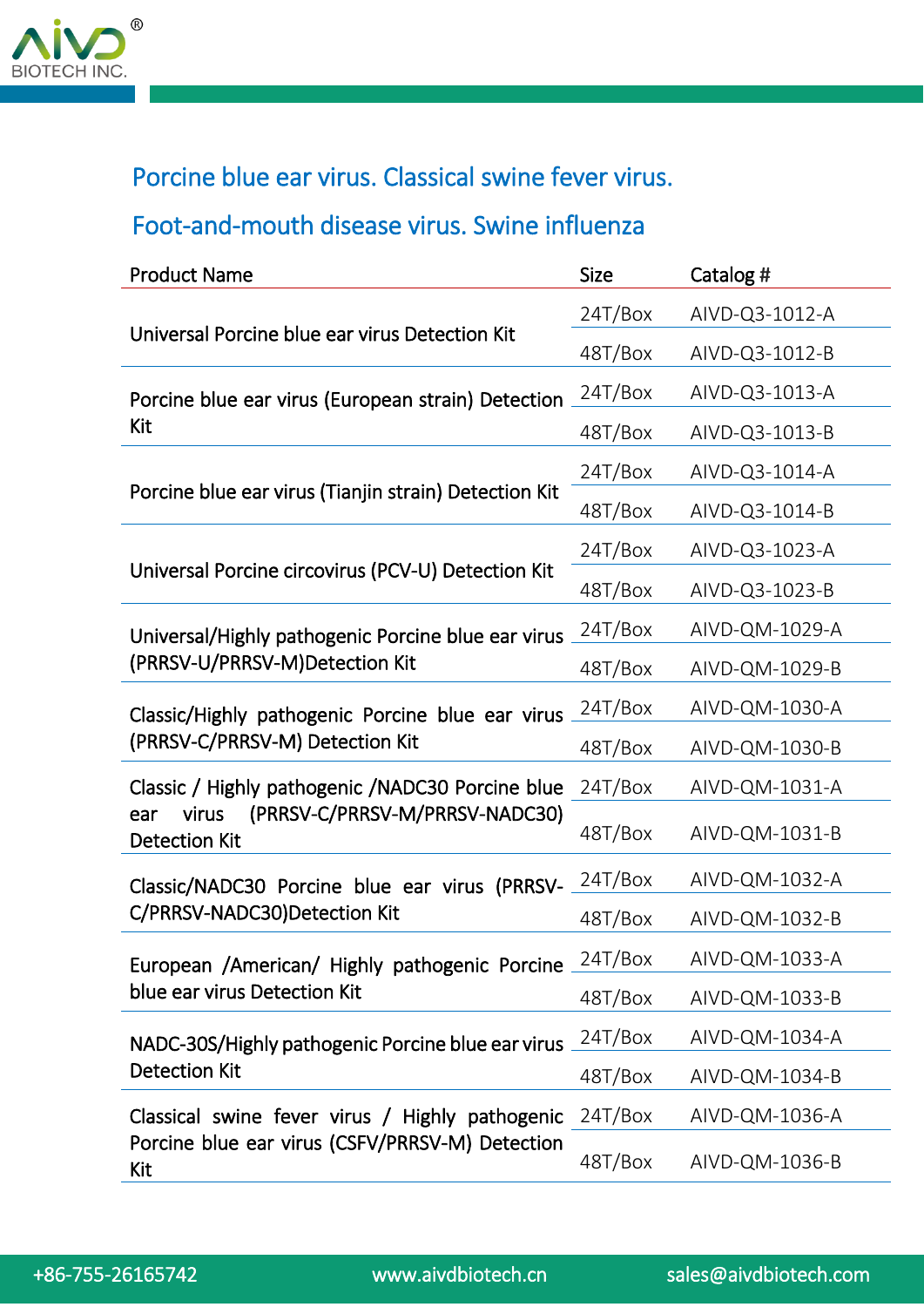

# Porcine blue ear virus. Classical swine fever virus.

#### Foot-and-mouth disease virus. Swine influenza

| <b>Product Name</b>                                                                                       | <b>Size</b> | Catalog #      |
|-----------------------------------------------------------------------------------------------------------|-------------|----------------|
| Classical swine fever virus / Highly pathogenic                                                           | 24T/Box     | AIVD-QM-1037-A |
| Porcine blue ear virus / Universal foot-and-mouth<br>disease virus (CSFV/PRRSV-M/FMDV-U) Detection<br>Kit | 48T/Box     | AIVD-QM-1037-B |
| Classical swine fever virus / Universal Porcine blue                                                      | 24T/Box     | AIVD-QM-1039-A |
| ear virus (CSFV/PRRSV-U) Detection Kit                                                                    | 48T/Box     | AIVD-QM-1039-B |
| Classical swine fever virus / Universal Porcine blue                                                      | 24T/Box     | AIVD-QM-1040-A |
| ear virus / Highly pathogenic Porcine blue ear virus<br>(CSFV/PRRSV-U/PRRSV-M) Detection Kit              | 48T/Box     | AIVD-QM-1040-B |
| Classical swine fever virus/Universal Porcine blue                                                        | 24T/Box     | AIVD-QM-1041-A |
| ear virus / Universal foot-and-mouth disease virus<br>(CSFV/PRRSV-U/FMDV-U) Detection Kit                 | 48T/Box     | AIVD-QM-1041-B |
|                                                                                                           | 24T/Box     | AIVD-Q3-1020-A |
| Classical swine fever virus (CSFV) Detection Kit                                                          | 48T/Box     | AIVD-Q3-1020-B |
| Classical swine fever virus / Universal foot-and-                                                         | 24T/Box     | AIVD-QM-1038-A |
| mouth disease virus (CSFV/FMDV-U) Detection Kit                                                           | 48T/Box     | AIVD-QM-1038-B |
|                                                                                                           | 24T/Box     | AIVD-Q3-1017-A |
| Swine influenza (SIV) Detection Kit                                                                       | 48T/Box     | AIVD-Q3-1017-B |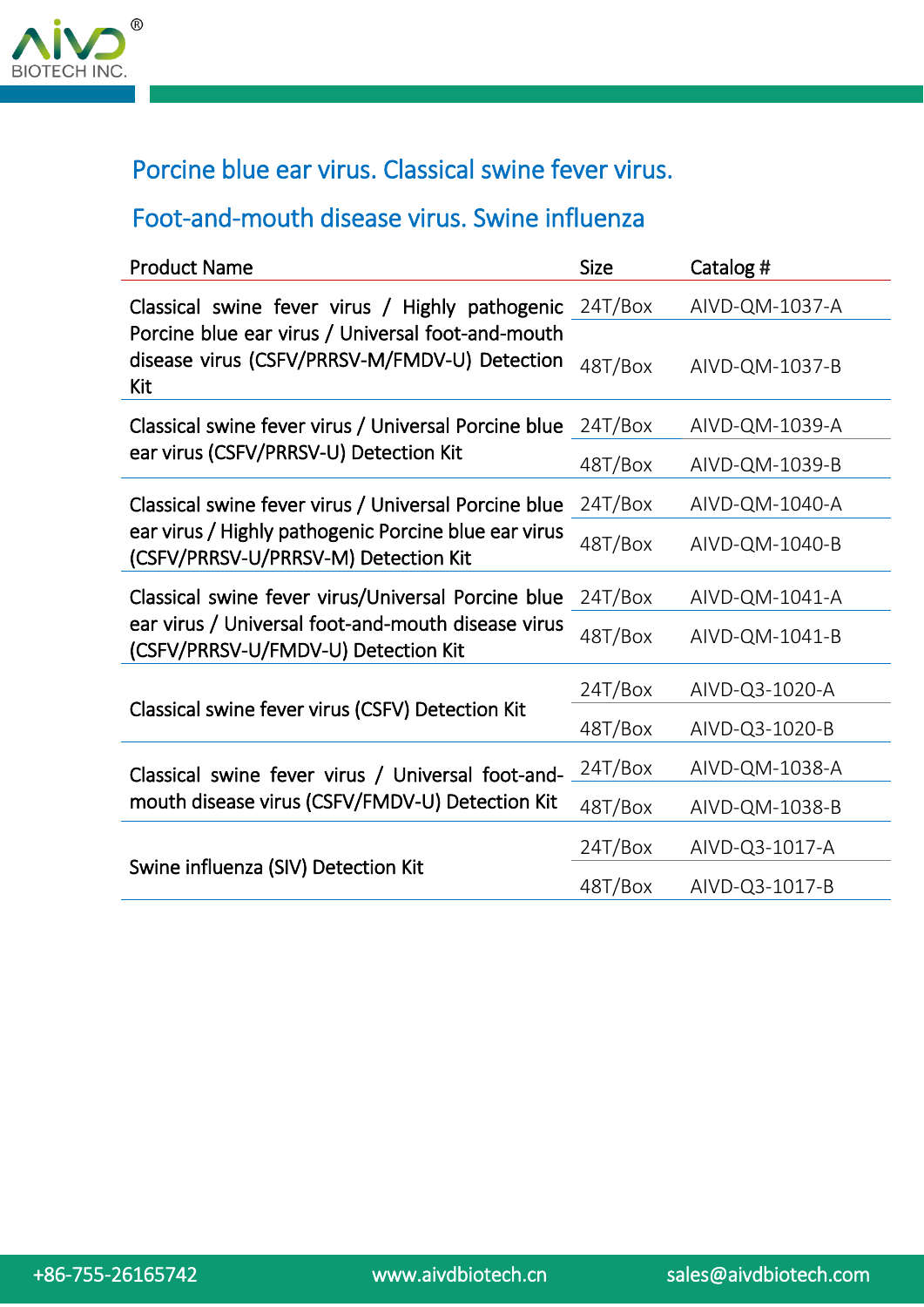

#### **Streptococcus**

| <b>Product Name</b>                               | <b>Size</b> | Catalog #      |
|---------------------------------------------------|-------------|----------------|
|                                                   | 24T/Box     | AIVD-Q3-1016-A |
| Universal Streptococcus suis (SS-U) Detection Kit | 48T/Box     | AIVD-Q3-1016-B |
|                                                   | 24T/Box     | AIVD-Q6-1009-A |
| Streptococcus pneumoniae (SP) Detection Kit       | 48T/Box     | AIVD-Q6-1009-B |

#### Parvovirus

| <b>Product Name</b>                    | <b>Size</b> | Catalog #      |
|----------------------------------------|-------------|----------------|
| Bovine parvovirus (BPV) Detection Kit  | 24T/Box     | AIVD-Q4-1007-A |
|                                        | 48T/Box     | AIVD-Q4-1007-B |
|                                        | 24T/Box     | AIVD-Q3-1021-A |
| Porcine parvovirus (PPV) Detection Kit | 48T/Box     | AIVD-Q3-1021-B |

# Rabbit hemorrhagic disease virus

| <b>Product Name</b>                                                  | <b>Size</b> | Catalog #      |
|----------------------------------------------------------------------|-------------|----------------|
| Rabbit hemorrhagic disease virus type 2 (RHDV-2) $\frac{24T/Box}{2}$ |             | AIVD-Q4-1011-A |
| <b>Detection Kit</b>                                                 | 48T/Box     | AIVD-Q4-1011-B |
| Universal Rabbit hemorrhagic disease virus (RHDV) 24T/Box            |             | AIVD-Q4-1012-A |
| <b>Detection Kit</b>                                                 | 48T/Box     | AIVD-Q4-1012-B |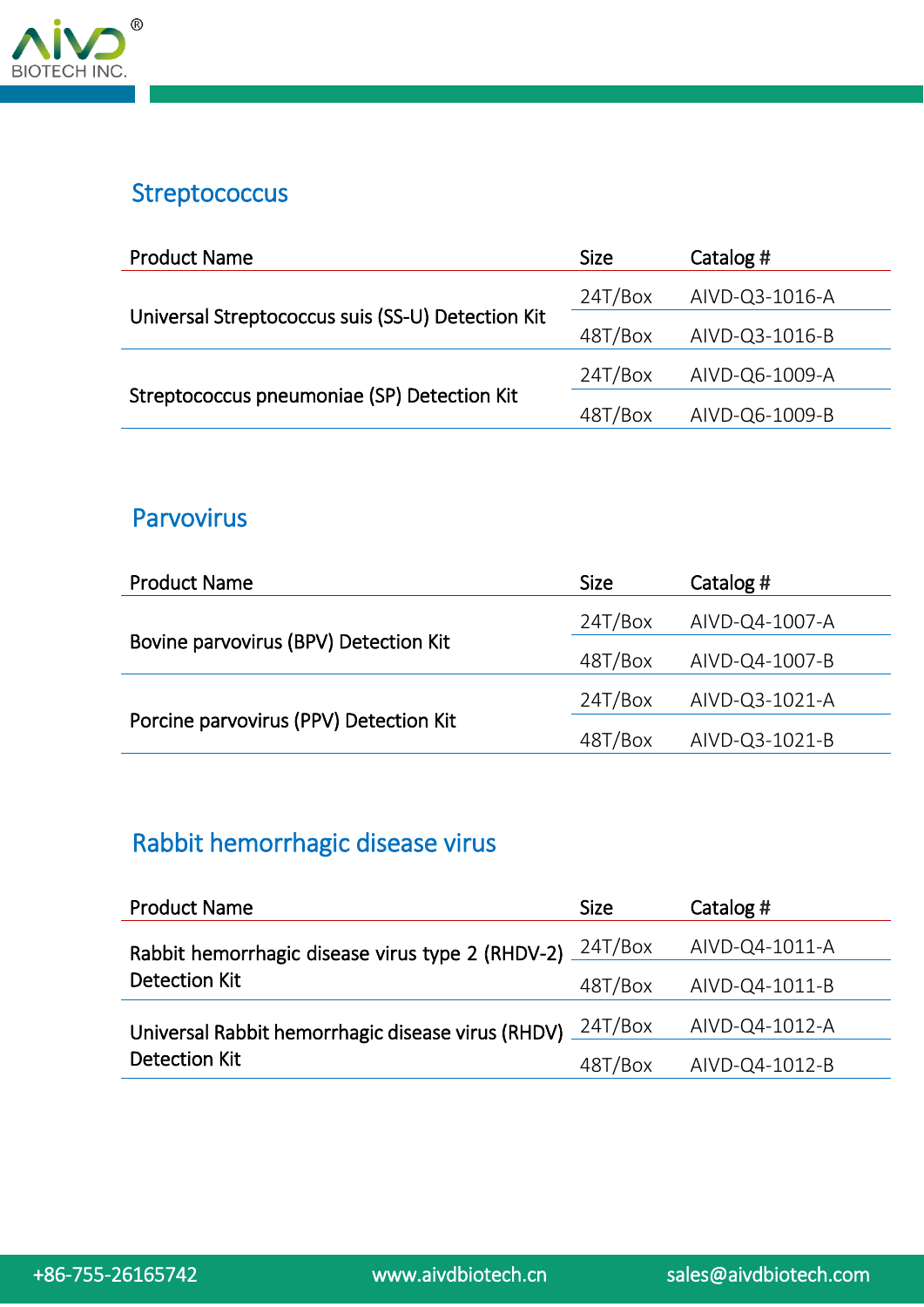

#### Peste des petits ruminants virus

| <b>Product Name</b>                                      | <b>Size</b> | Catalog #      |
|----------------------------------------------------------|-------------|----------------|
|                                                          | 24T/Box     | AIVD-Q4-1015-A |
| Peste des petits ruminants virus (PPRV) Detection Kit    | 48T/Box     | AIVD-Q4-1015-B |
| Peste des petits ruminants virus (wild<br>strain)        | 24T/Box     | AIVD-Q4-1016-A |
| (PPRV-W) Detection Kit                                   | 48T/Box     | AIVD-Q4-1016-B |
| Universal/Vaccine strain Peste des petits ruminants      | 24T/Box     | AIVD-QM-1024-A |
| virus (PPR-U/ PPR-V) Detection Kit                       | 48T/Box     | AIVD-QM-1024-B |
| Universal / Vaccine strain/ Wild strain Peste des petits | 24T/Box     | AIVD-QM-1025-A |
| ruminants virus (PPR-U/PPR-V/PPR-W) Detection Kit        | 48T/Box     | AIVD-QM-1025-B |
| Universal/Wild strain Peste des petits ruminants virus   | 24T/Box     | AIVD-QM-1026-A |
| (PPR-U/ PPR-W)Detection Kit                              | 48T/Box     | AIVD-QM-1026-B |

## Clostridium botulinum & Clostridium difficile

| <b>Product Name</b>                               | <b>Size</b> | Catalog #      |
|---------------------------------------------------|-------------|----------------|
| Clostridium difficile (TCD-A) Detection Kit       | 24T/Box     | AIVD-Q6-1014-A |
|                                                   | 48T/Box     | AIVD-Q6-1014-B |
| Clostridium botulinum type A (CB-A) Detection Kit | 24T/Box     | AIVD-Q6-1019-A |
|                                                   | 48T/Box     | AIVD-Q6-1019-B |
| Clostridium botulinum type B (CB-B) Detection Kit | 24T/Box     | AIVD-Q6-1020-A |
|                                                   | 48T/Box     | AIVD-Q6-1020-B |
|                                                   | 24T/Box     | AIVD-Q6-1021-A |
| Clostridium botulinum type E (CB-E) Detection Kit | 48T/Box     | AIVD-Q6-1021-B |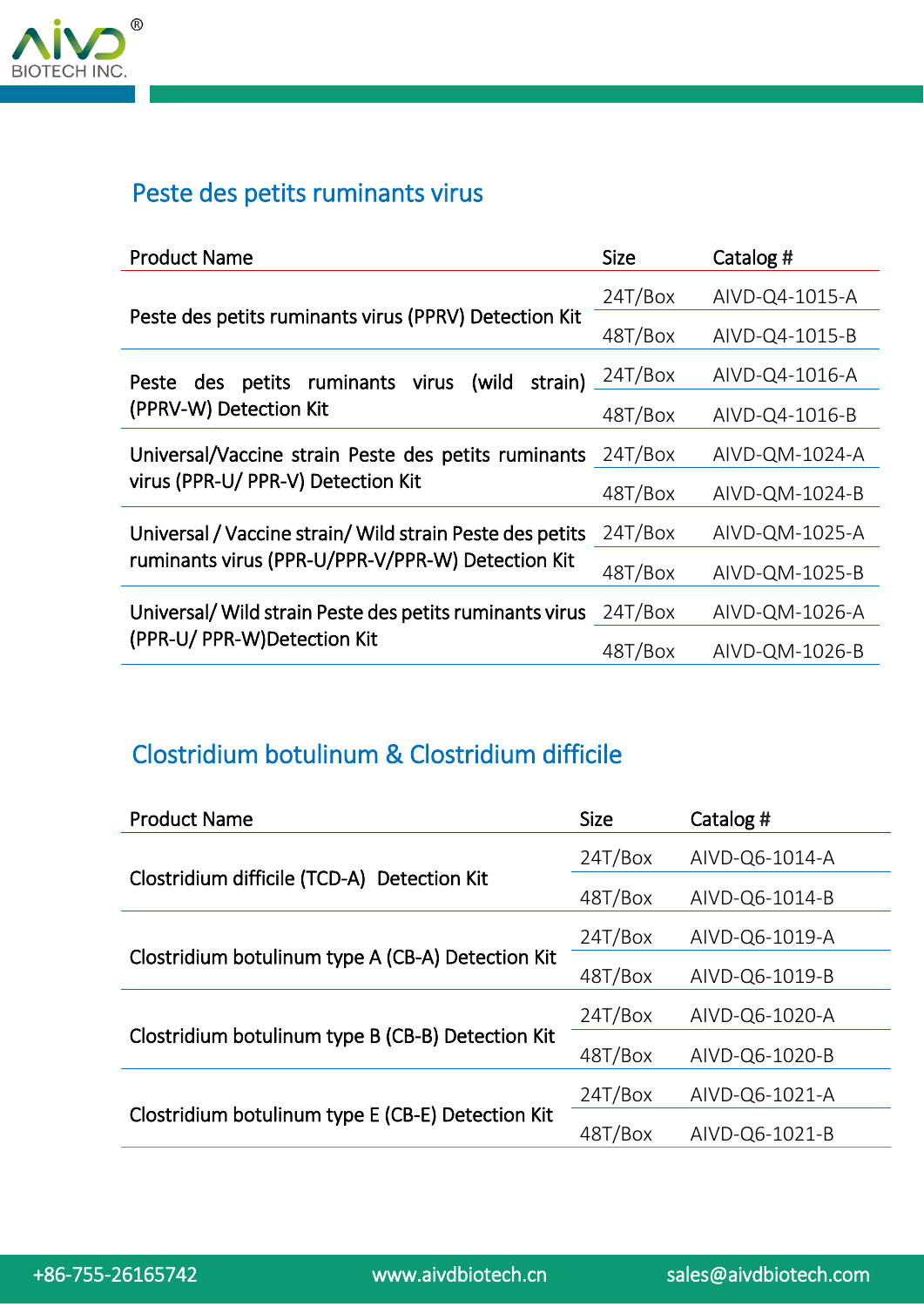

# Clostridium botulinum & Clostridium difficile

| <b>Product Name</b>                               |           |     |         |                    | <b>Size</b> | Catalog #       |
|---------------------------------------------------|-----------|-----|---------|--------------------|-------------|-----------------|
| Clostridium botulinum type F (CB-F) Detection Kit |           |     | 24T/Box | AIVD-Q6-1022-A     |             |                 |
|                                                   |           |     | 48T/Box | AIVD-Q6-1022-B     |             |                 |
| Clostridium                                       | botulinum | A/B | Type    | $(CB-A/B)$ 24T/Box |             | AIVD-QHM-1002-A |
| Detection Kit                                     |           |     |         |                    | 48T/Box     | AIVD-QHM-1002-B |

# Dengue fever virus

| <b>Product Name</b>                                 | <b>Size</b> | Catalog #      |
|-----------------------------------------------------|-------------|----------------|
|                                                     | 24T/Box     | AIVD-Q7-1006-A |
| Dengue fever virus type 1(DFV-I) Detection Kit      | 48T/Box     | AIVD-Q7-1006-B |
|                                                     | 24T/Box     | AIVD-Q7-1007-A |
| Dengue fever virus type II(DFV-II) Detection Kit    | 48T/Box     | AIVD-Q7-1007-B |
|                                                     | 24T/Box     | AIVD-Q7-1008-A |
| Dengue fever virus type III (DFV-III) Detection Kit | 48T/Box     | AIVD-Q7-1008-B |
|                                                     | 24T/Box     | AIVD-Q7-1009-A |
| Dengue fever virus type IV (DFV-IV) Detection Kit   | 48T/Box     | AIVD-Q7-1009-B |
|                                                     | 24T/Box     | AIVD-Q7-1010-A |
| Universal Dengue fever virus (DFV-U) Detection Kit  | 48T/Box     | AIVD-Q7-1010-B |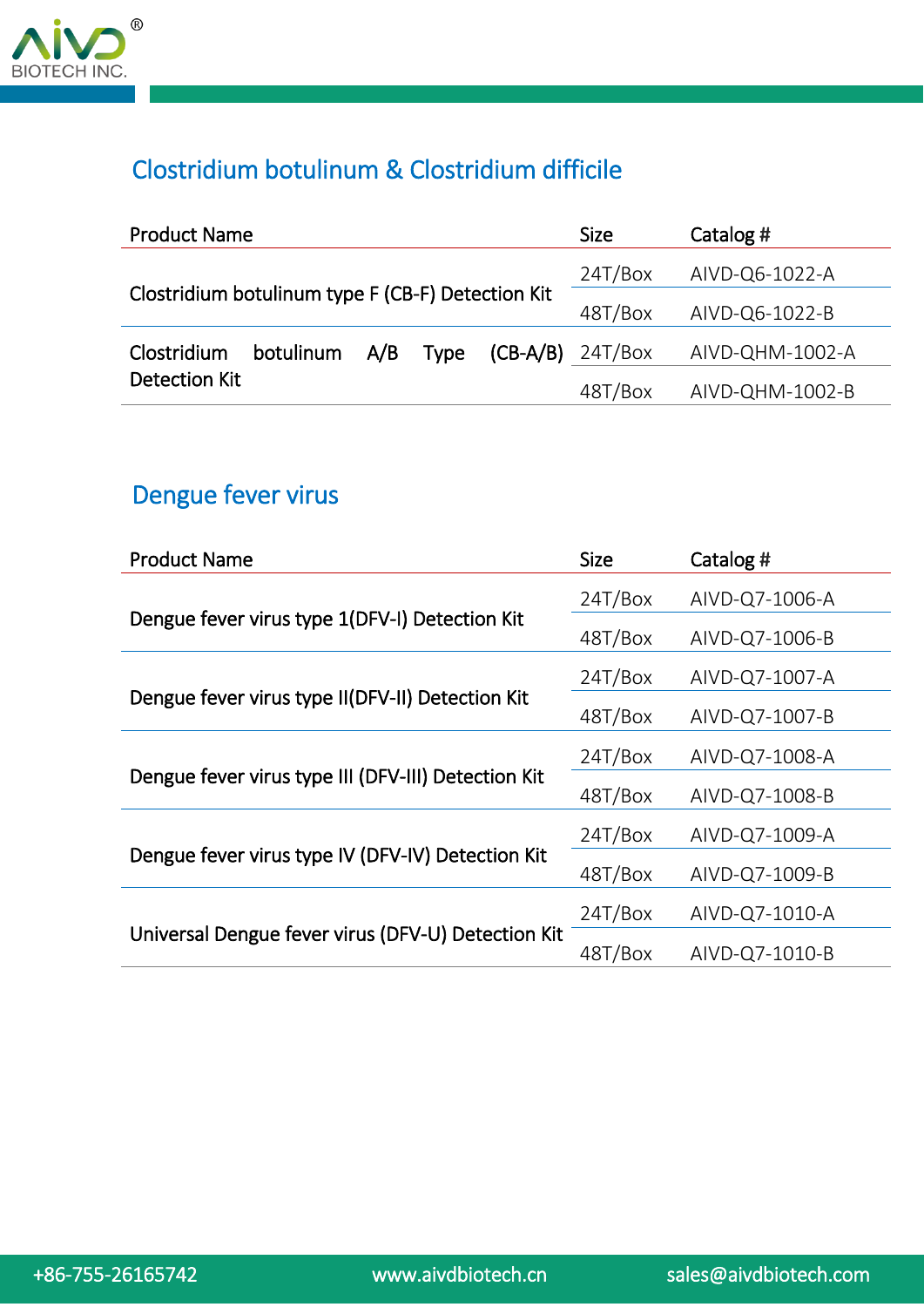

#### Hepatitis B virus

| <b>Product Name</b>                             | <b>Size</b> | Catalog #      |
|-------------------------------------------------|-------------|----------------|
|                                                 | 24T/Box     | AIVD-Q7-1018-A |
| Hepatitis B virus (HBV) Detection Kit           | 48T/Box     | AIVD-Q7-1018-B |
| Hepatitis B virus cccDNA (HBV-cccDNA) Detection | 24T/Box     | AIVD-Q7-1019-A |
| Kit                                             | 48T/Box     | AIVD-Q7-1019-B |

#### Coxsackie virus

| <b>Product Name</b>                               | <b>Size</b> | Catalog #       |
|---------------------------------------------------|-------------|-----------------|
|                                                   | 24T/Box     | AIVD-QHM-1003-A |
| Coxsackie virus CA6/CA10 Detection Kit            | 48T/Box     | AIVD-QHM-1003-B |
| Coxsackie virus CA6/CA16/CA16/EV71 Detection      | 24T/Box     | AIVD-QHM-1004-A |
| Kit                                               | 48T/Box     | AIVD-QHM-1004-B |
| Enterovirus EV71 / Coxsackie virus CA16 Detection | 24T/Box     | AIVD-QHM-1001-A |
| Kit                                               | 48T/Box     | AIVD-QHM-1001-B |

## **Others**

| <b>Product Name</b>                              | <b>Size</b> | Catalog #      |
|--------------------------------------------------|-------------|----------------|
|                                                  | 24T/Box     | AIVD-Q4-1001-A |
| Brucellosis spondylitis (BS) Detection Kit       | 48T/Box     | AIVD-Q4-1001-B |
|                                                  | 24T/Box     | AIVD-Q4-1004-A |
| Equid herpesvirus type-IV (EHV-IV) Detection Kit | 48T/Box     | AIVD-Q4-1004-B |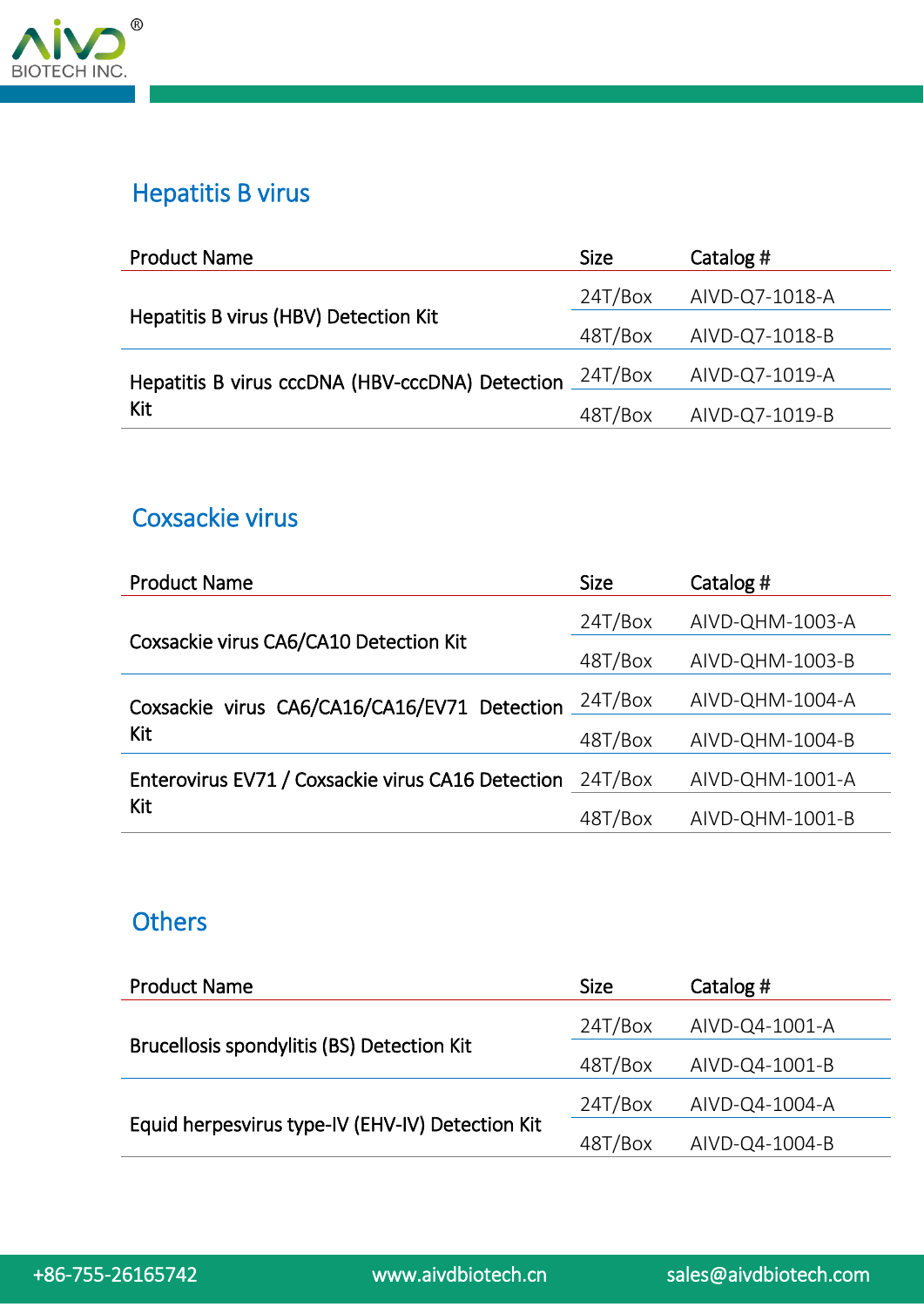

# **Others**

| <b>Product Name</b>                                            | <b>Size</b> | Catalog #      |
|----------------------------------------------------------------|-------------|----------------|
|                                                                | 24T/Box     | AIVD-Q4-1008-A |
| Mycoplasma Bovis (MYPB) Detection Kit                          | 48T/Box     | AIVD-Q4-1008-B |
|                                                                | 24T/Box     | AIVD-Q4-1010-A |
| Seneca Valley virus (SVV) Detection Kit                        | 48T/Box     | AIVD-Q4-1010-B |
|                                                                | 24T/Box     | AIVD-Q4-1013-A |
| Rabbit Myxoma virus (RMV) Detection Kit                        | 48T/Box     | AIVD-Q4-1013-B |
|                                                                | 24T/Box     | AIVD-Q4-1014-A |
| West Nile virus (WNV) Detection Kit                            | 48T/Box     | AIVD-Q4-1014-B |
|                                                                | 24T/Box     | AIVD-Q4-1017-A |
| <b>Tularemia (Tul) Detection Kit</b>                           | 48T/Box     | AIVD-Q4-1017-B |
| (EAEC)<br>Escherichia<br>coli<br><b>Enteric</b><br>agglomerate | 24T/Box     | AIVD-Q6-1005-A |
| <b>Detection Kit</b>                                           | 48T/Box     | AIVD-Q6-1005-B |
| Enterohemorrhagic E.Coli O157:H7 (EHEC O157)                   | 24T/Box     | AIVD-Q6-1007-A |
| <b>Detection Kit</b>                                           | 48T/Box     | AIVD-Q6-1007-B |
| Enteropathogenic Escherichia coli (EPEC) Detection             | 24T/Box     | AIVD-Q6-1029-A |
| Kit                                                            | 48T/Box     | AIVD-Q6-1029-B |
|                                                                | 24T/Box     | AIVD-Q6-1016-A |
| Staphylococcus aureus (SA) Detection Kit                       | 48T/Box     | AIVD-Q6-1016-B |
|                                                                | 24T/Box     | AIVD-Q6-1018-A |
| Mycobacterium leprae (ML)Detection Kit                         | 48T/Box     | AIVD-Q6-1018-B |
|                                                                | 24T/Box     | AIVD-Q6-1023-A |
| Lactobacillus (LB) Detection Kit                               | 48T/Box     | AIVD-Q6-1023-B |
|                                                                | 24T/Box     | AIVD-Q6-1024-A |
| Salmonella (SPP) Detection Kit                                 | 48T/Box     | AIVD-Q6-1024-B |